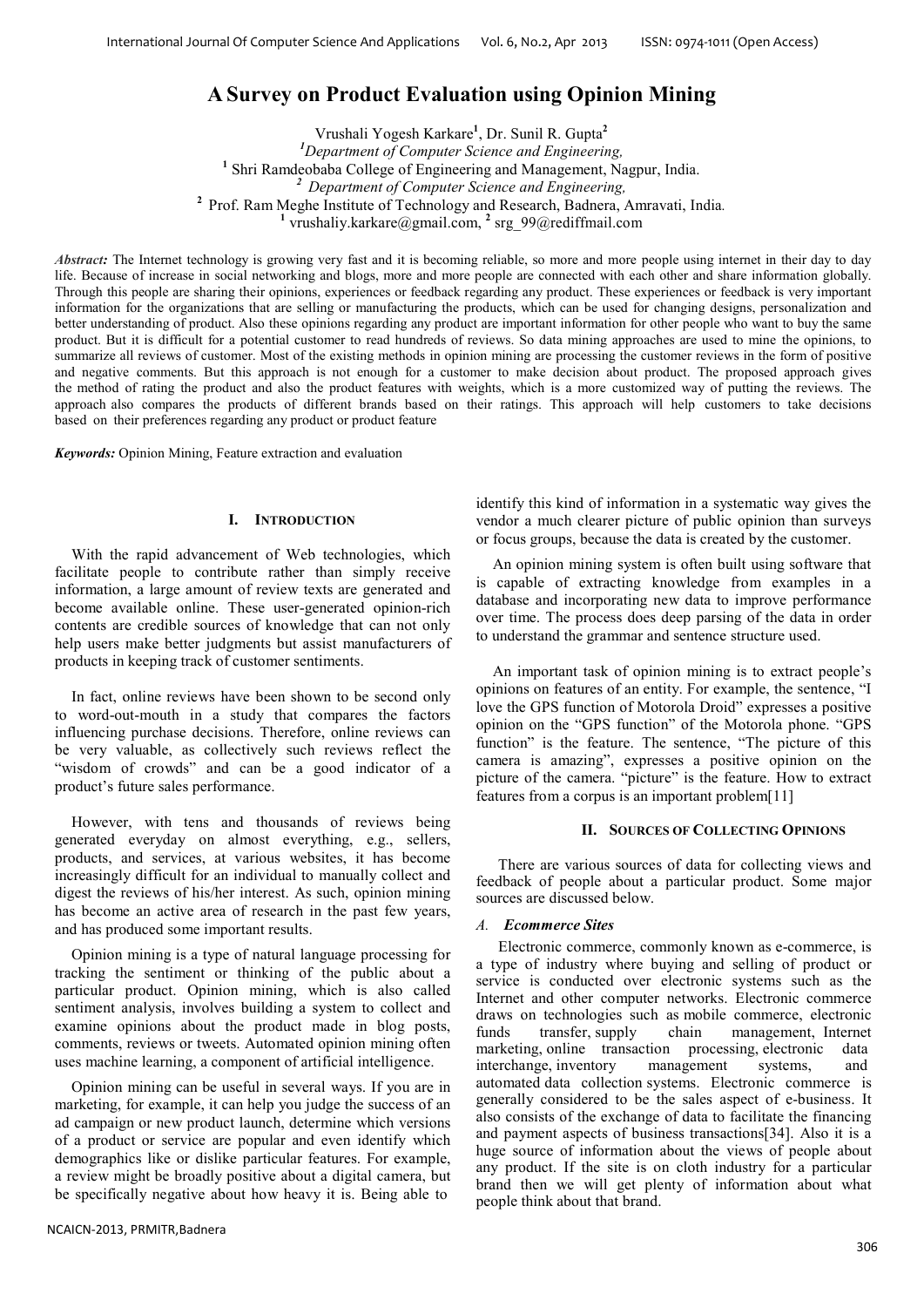#### *B.* **Blogs**

A blog is a web log which is a discussion or informational site published on the World Wide Web and consisting of discrete entries or posts typically displayed in reverse chronological order that is the most recent post appears first. A majority is interactive; allowing visitors to leave comments and even message each other via GUI widgets on the blogs, and it is this interactivity that distinguishes them from other static websites. In that sense, blogging can be seen as a form of social networking. Indeed, bloggers do not only produce content to post on their blogs, but also build social relations with their readers and other bloggers[34]. There are different types of blogs like, such as media blog which discuss about any media issue or any particular media only. Political blog which discuss about any political issue or about any politician. Travel blog contains the reviews of people about travel companies or agencies and their travel experiences with them. Health blog contains the opinions of people about any disease or about any hospital. In the same way there are educational blog, device blog, corporate blog ect.

#### *C.* **Review Sites**

A review site is a website on which reviews can be posted about people, businesses, products, or services. These sites may use Web 2.0 techniques to gather reviews from site users or may employ professional writers to author reviews on the topic of concern for the site. Review sites are generally supported by advertising. Some business review sites may also allow businesses to pay for enhanced listings, which do not affect the reviews and ratings. Product review sites may be supported by providing affiliate links to the websites that sell the reviewed items. With the growing popularity of affiliate programs on the Internet, a new sort of review site has emerged - the affiliate product review site. This type of site is usually professionally designed and written to maximize conversions, and is used by e-commerce marketers[34]

## *D.* **Data Sets**

This dataset is a subset of the opinion mining datasets released by Dr. Bing Liu's group from University of Illinois at<br>Chicago. Their dataset is available from Chicago. Their dataset is available from http://www.cs.uic.edu/~liub/FBS/sentiment-analysis.html This subset consists of plenty of review comments each for various different products. This subset is used for the experiments conducted in various research papers. Dr. Bing Liu's group is very much active is the field of opinion mining and has too many research papers based on the opinion mining theory. These datasets are prepared by this group for the purpose of research in the field of opinion mining.

## **III. CHALLNEGE IN OPINION MINING**

Opinion mining is a relatively recent discipline that studies the extraction of opinions using Artificial Intelligence and/or Natural Language Processing techniques. More informally, it's about extracting the opinions or sentiments when given a piece of text. This provides a great source of unstructured information especially opinions that may be useful to others, like companies and their competitors and other consumers.

NCAICN-2013, PRMITR,Badnera

For example, someone who wants to buy a camera, can look for the comments and reviews from someone who just bought a camera and commented on it or written about their experience or about camera manufacturer. He can get feedback from customer and can make the decision. Also a manufacturing company can improve their products or adjust the marketing strategies.

Opinion Mining needs to take into account how much influence any single opinion is worth. This could depend on a variety of factors, such as how much trust we have in a person's opinion, and even what sort of person they are. It may differ from person to person like an expert person and any non-expert person. There may be spammers. Also we need to take into account frequent vs. infrequent posters

Consider a following segment of few sentences talked about iPhone.

(1) I bought an iPhone a few days ago. (2) It was such a nice phone. (3) The touch screen was really cool. (4) The voice quality was clear too. (5) However, my mother was mad with me as I did not tell her before I bought it. (6) She also thought the phone was too expensive, and wanted me to return it to the shop"[28]

The question is: what we want to mine or extract from this review? The first thing that we notice is that there are several opinions in this review. Sentences (2), (3) and (4) express some positive opinions, while sentences (5) and (6) express negative opinions or emotions. Then we also notice that the opinions all have some targets. The target of the opinion in sentence (2) is the iPhone as a whole, and the targets of the opinions in sentences  $(3)$  and  $(4)$  are \touch screen" and \voice quality" of the iPhone respectively. The target of the opinion in sentence (6) is the price of the iPhone, but the target of the opinion/emotion in sentence (5) is \me", not iPhone. Finally, we may also notice the holders of opinions. The holder of the opinions in sentences  $(2)$ ,  $(3)$  and  $(4)$  is the author of the review  $(\I^{''})$ , but in sentences (5) and (6) it is  $\mu$  mother"[28].

From the above example we understand that in general, opinions can be expressed about anything, e.g., a product, a service, an individual, an organization, an event, or a topic, by any person or organization. We use the entity to denote the target object that has been evaluated. An entity e is a product, service, person, event, organization, or topic. The entity consist of components or parts, sub-components, and so on, and there are set of attributes of entity. Each component or sub-component also has its own set of attributes [28].

For example, a particular brand of cellular phone is an entity, e.g., iPhone. It has a set of components, e.g., battery and screen, and also a set of attributes, e.g., voice quality, size, and weight. The battery component also has its own set of attributes, e.g., battery life, and battery size.

There are two main types of opinions: regular opinions and comparative opinions. Regular opinions are often referred to simply as opinions in the research literature. A comparative opinion expresses a relation of similarities or differences between two or more entities, and/or a preference of the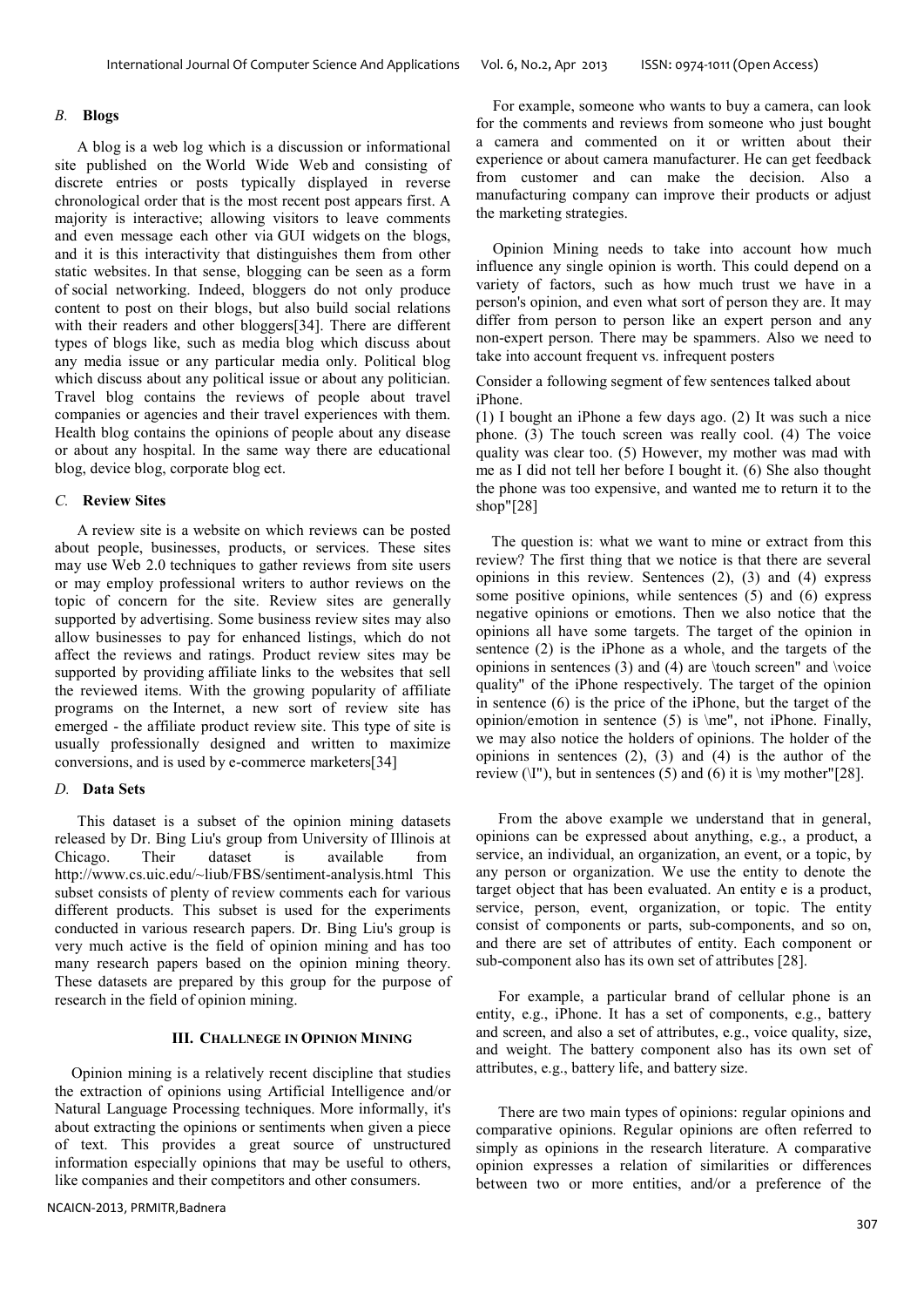opinion holder based on some of the shared aspects of the entities. A comparative opinion is usually expressed using the comparative or superlative form of an adjective or adverb, although not always. An opinion is simply a positive or negative sentiment, attitude, emotion or appraisal about an entity or an aspect of the entity from an opinion holder. Positive, negative and neutral are called opinion orientations also called sentiment orientations, semantic orientations, or polarities [28].

#### **IV. ANALYSIS**

During the survey of various papers it is found that many researchers used different methods for extracting sentiments or opinions from the given sentences. Also different methods are used to rank or classify these opinions extracted from the sentences.

The paper studies, extraction of opinion units is differentiated in three parts as Subject, Aspect and Evaluation. Subject is a named entity like product or company of a given particular class of interest (e.g. a car model name in the automobile domain). Aspect is a part, member or related object, or an attribute (of a part) of the subject on which the evaluation is made (engine, size, etc.). Evaluation is an evaluative or subjective phrase used to express an evaluation or the opinion holder's mental/emotional attitude (good, poor, powerful, stylish, (I) like, (I) am satisfied, etc.)[2].

The system given in paper performs the summarization in two main steps: feature extraction and opinion direction identification. The inputs to the system are a product name and an entry page for all the reviews of the product. The output is the summary of the reviews. In this method NLProcessor linguistic parser (NLProcessor 2000) is used, which parses each sentence and yields the part-of-speech tag of each word (whether the word is a noun, verb, adjective, etc) and identifies simple noun and verb groups (syntactic chunking). Once the part-of-speech tags are extracted they are used to find the frequency of features referred, which in turn gives us an idea about what is the opinion direction i.e. what are the features people are talking about more as compared to others [3].

The paper studies the opinion mining data and presented in the form of reputation of the product in the market. The system performs two function opinion extraction and reputation analysis. The user has to put a product name, then the search engine will extract the web pages contacting any information about the product, then the opinions are extracted. The evaluation-expression dictionary will be prepared and used to evaluate the opinions. Then opinion likeliness is calculated in which is in turn used for calculation of reputation of product [5].

NCAICN-2013, PRMITR,Badnera The paper, classified the opinions into four classes unigrams, bigrams, trigrams and distance 3 patterns. This classification is done based on the number of words used for giving the opinions. Final representation of result is based on how much percentage of people has given opinion in uniform pattern, how many number of people has given opinion in bigrams pattern and how many number of people has given opinion in trigram and distance 3 patterns. This classification

is done for both positive and negative opinions [6].

The paper uses automatic text summarization where frequent sequences are found by using single word, two words or multi word patterns. These frequent sequences are then used as topic and again the document is searched for these topics and candidate sentences are extracted. These sentences are used to extract opinions and final customer concerns are identified [7].

The paper studies the problem of identifying comparative sentences in text documents. The problem is related to but quite different from sentiment/opinion sentence identification or classification. Identifying comparative sentences is also useful in practice because direct comparisons are perhaps one of the most convincing ways of evaluation, which may even be more important than opinions on each individual object. This paper proposes to study the comparative sentence identification problem. It first categorizes comparative sentences into different types, and then presents a novel integrated pattern discovery and supervised learning approach to identifying comparative sentences from text documents [8].

The paper studies a text mining problem, comparative sentence mining. A comparative sentence expresses a relation between two sets of entities with respect to some common features Given a set of evaluative texts, identify comparative sentences from them, and classify the identified comparative sentences into different types (or classes). Extract comparative relations from the identified sentences. This involves the extraction of entities and their features that are being compared, and comparative keywords. Types of Comparatives sentences taken out are Non-Equal gradable which means relations of the type greater or less than that express a total ordering of some entities with regard to certain features. This type also includes user preferences. Equative which means relations of the type equal to that state two entities as equal with respect to some features? Superlative, which means relations of the type greater or less than all others that rank one entity over all others. Non-Gradable which means sentences which compare features of two or more entities, but do not explicitly grade them [9].

The paper focuses on clustering or grouping of synonym features. The first step is to connect feature expressions using sharing words, like many feature expressions are phrases consisting of multiple words, e.g., "customer service", "customer support", "service". The next step is merge components using lexical similarity. Lexical similarity based on WordNet which is widely-used in the NLP area to measure the similarity of two words. It is another piece of knowledge that can be utilized for our grouping task. For example, "picture" and "image" has very high similarity in WordNet. In next step it selects the leader components as labeled data. This step selects k leader components from the selected set p components [10].

The paper focuses on the problems of double propagation. Double propagation assumes that features are nouns/noun phrases and opinion words are adjectives. Opinion words are usually associated with features in some ways. Thus, opinion words can be recognized by identified features, and features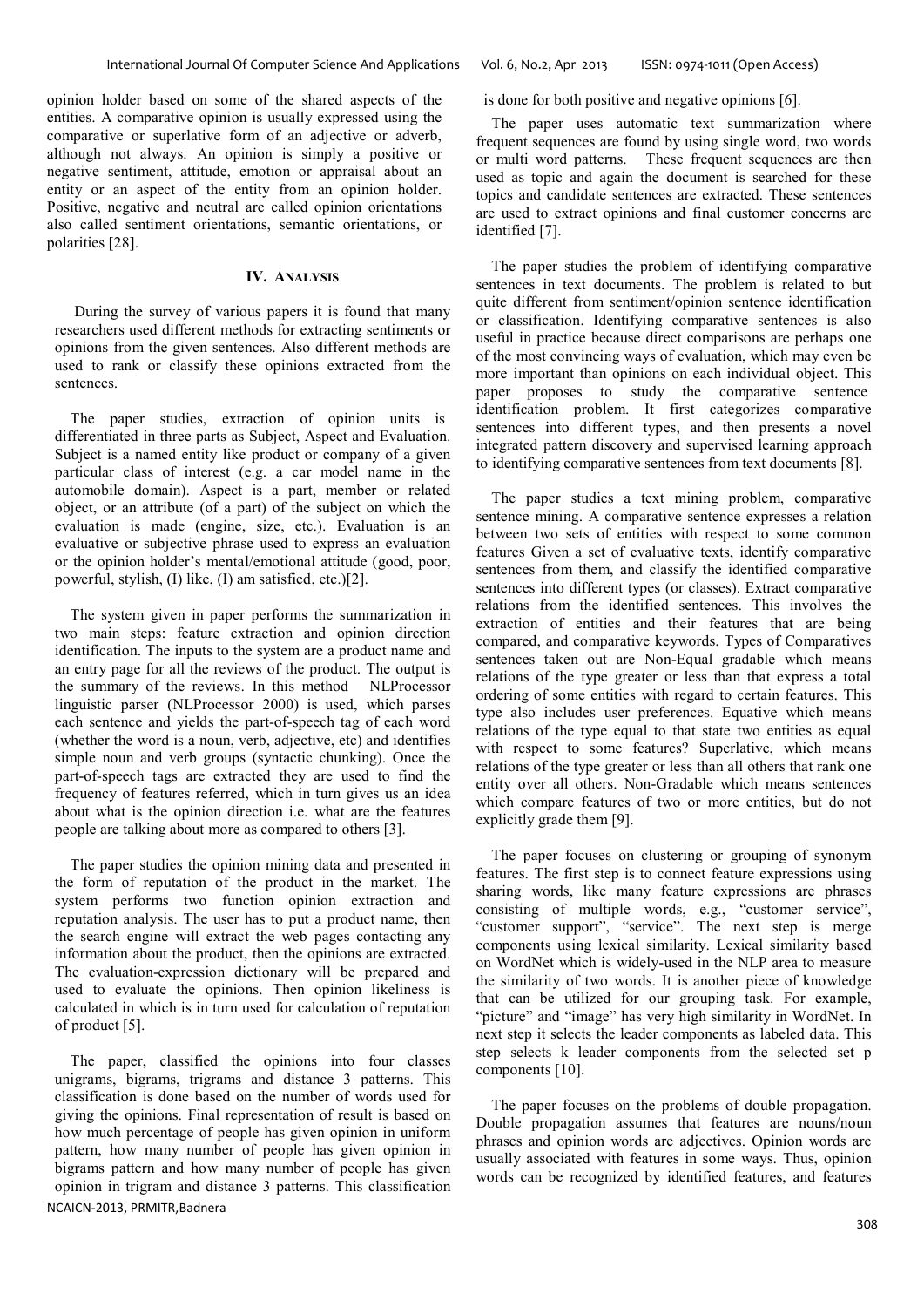can be identified by known opinion words. The extracted opinion words and features are utilized to identify new opinion words and new features, which are used again to extract more opinion words and features. This propagation or bootstrapping process ends when no more opinion words or features can be found. The advantage of the method is that it requires no additional resources except an initial opinion lexical analyzer [11].

The paper presents a method for identifying an opinion with its holder and topic. Opinion holders are like people, organizations and countries, i.e. the entity who has given opinion for some product. An opinion topic is an object an opinion is about. In product reviews, for example, opinion topics are often the product itself or its specific features, such as design and quality as "I like the design of iPod video", "The sound quality is amazing". Opinion topics can be social issues, government's acts, new events, or someone's opinions. The overall steps include identifying opinions, labeling semantic roles related to the opinions, find holders and topics of opinions among the identified semantic roles and storing  $\leq$ opinion, holder, topic $\geq$  triples into a database [13].

## **V. APPLICATIONS**

Opinions are so important that whenever one needs to make a decision, one wants to hear others' opinions. This is true for both individuals and organizations. The technology of opinion mining thus has a tremendous scope for practical applications.

Opinion mining is useful for Individual consumers. If an individual wants to purchase a product, it is useful to see a summary of opinions of existing users so that he/she can make an informed decision. This is better than reading a large number of reviews to form a mental picture of the strengths and weaknesses of the product. He/she can also compare the summaries of opinions of competing products, which is even more useful.

Study of reviews about the product is important for manufacturing organizations and businesses. This is important for the organizations to make improvements in the products. For example, it is critical for a product manufacturer to know how consumers perceive its products and those of its competitors. This information is not only useful for marketing and product benchmarking but also useful for product design and product developments. Manufacturing companies can even think of increasing or decreasing the manufacturing of some product.

Opinion mining is also useful for the advertisement companies. These companies can get an idea about the market flow. The type of products people liked most, what is the overall thinking of people about something, all such points can be extracted using opinion or review mining. This is important for creating and designing the advertisement by the advertisement company.

#### **VI. EVALUATION & DISCUSSION**

The objectives and performance of various approaches are given in Table 1. In the opinion reviews, it is found that there are different types of sentences. Some are comparative, some are non comparative, some are objective, and some are subjective. In opinion mining basically there are three steps, feature identification and extraction, feature evaluation and opinion direction identification or representing the opinion. From the study of various approaches it is found that different approaches used different methods for all the three steps. Also some methods used different approaches for identifying the type of sentence.

Opinion mining or sentiment analysis is the area of research that attempts to make automatic systems to determine human opinion from text written in natural language. This is a new research area now days. Because of increasing competitions in the market, and the organizations are becoming more and more customer oriented, this field is getting very much importance. Customer service and customer feedback is very important for organizations. Reliability on internet is increasing, and as plenty of brands are available in market for same product, people are also trying to compare the products and share their experiences on net. Opinion mining is based on Natural Language Processing. As the new techniques will be developed in the field of Natural Language Processing, opinion mining will also get the strength.

#### **VII. CONCLUSION AND FUTURE SCOPE**

Opinion mining is a new field of study. This is important because, in this competitive world, every customer try to compare multiple products before purchasing. Also the organization needs customer opinion about their products to be in the competition and to put improvements in their products. This is a recent trend in research also. Very less research is done in this particular area. This is based on natural language processing and as there will be advancement in natural language processing, opinion mining will also get advancement.

Opinion Mining has become a latest trend in the information mining industry. There is plenty of future scope for opinion mining as it requires Natural Language Processing and also Artificial Intelligence. While the development of the opinion mining tools described shows very much work in progress and initial results are promising, but still it requires a lot of refinements. Since this is a study of sentiments of a person, so it requires a lot of precision. Whenever any person talk about something, then the context in which he is talking and how the sentence is formed may change the parsing method to catch the exact opinion said by that person. If we try to concentrate on one pattern of sentence then we may lose any other pattern of sentence from our parsing method. This is a major challenge in front of the opinion mining methods.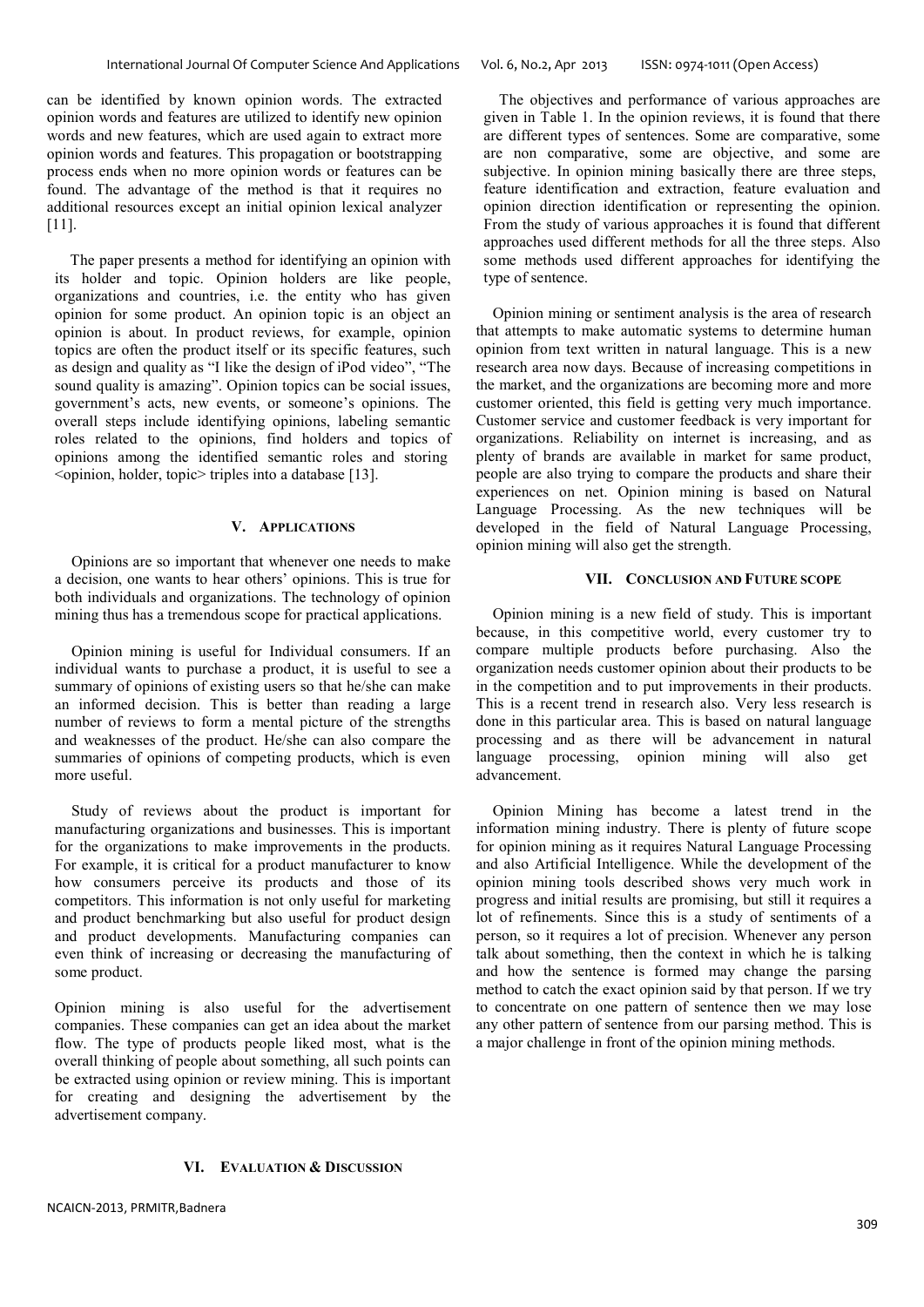|  | SN: 0974-1011 (Open Access) |
|--|-----------------------------|
|--|-----------------------------|

| Sr. No.        | Approach                 | Objective                                                                                                                              |
|----------------|--------------------------|----------------------------------------------------------------------------------------------------------------------------------------|
| 1              | Nozomi et al., 2007      | extraction of opinion units in the form of triplets as<br>Subject, Aspect and Evaluation                                               |
| $\overline{2}$ | Bing et al., 2004        | two main steps: feature extraction and opinion direction<br>identification                                                             |
| 3              | Satoshi et al., 2002     | performs two function opinion extraction and reputation<br>analysis by preparing evaluation-expression dictionary                      |
| $\overline{4}$ | Kushal et al., 2003      | opinions are classified into four classes unigrams,<br>bigrams, trigrams and distance 3 patterns                                       |
| 5              | Jiaming et al., 2009     | automatic text summarization where frequent sequences<br>are found by using single word, two words or multi word<br>patterns           |
| 6              | Nitin et al., 2006       | study the comparative sentence identification problem.<br>Classify comparative sentence into different types                           |
| 7              | Zhongwu et al., 2011     | clustering or grouping of synonym features                                                                                             |
| 8              | Lei et al., 2010         | focuses on the problems of double propagation                                                                                          |
| 9              | Soo-Min et al., 2006     | extraction of opinion in the form of triplets as opinion,<br>holder, topic                                                             |
| 10             | Krisztian et al., 2006   | Identifying the mood patterns by discovering<br>irregularities in temporal mood patterns appearing in a<br>large corpus of blog posts  |
| 11             | Andrea et al., 2006      | Performs text classification into objective or subjective<br>text                                                                      |
| 12             | Dekang et al., 1998      | automatic construction of thesaurus                                                                                                    |
| 13             | Michael Chau             | Analyzing the web blogs and perform network analysis                                                                                   |
| 14             | Christopher Scaffidi     | Extracting frequently used feature and identifying the<br>direction of opinion                                                         |
| 15             | Gamgarn<br>Somprasertsri | Mining product feature by applying dependency relation<br>and ontological knowledge                                                    |
| 16             | Bing Liu & Minging<br>Hu | An automated system called OpinionObserver to extract<br>the features and find the number of positive opinion and<br>negative opinion. |
| 17             | Kunpeng Zhang            | Identification of features, identification of sentence<br>orientation and construction of bidirectional graph                          |
| 18             | Wei-Hao Lin              | Identification of perspective on sentence and document<br>level.                                                                       |

Table 1. Summary of Various Approaches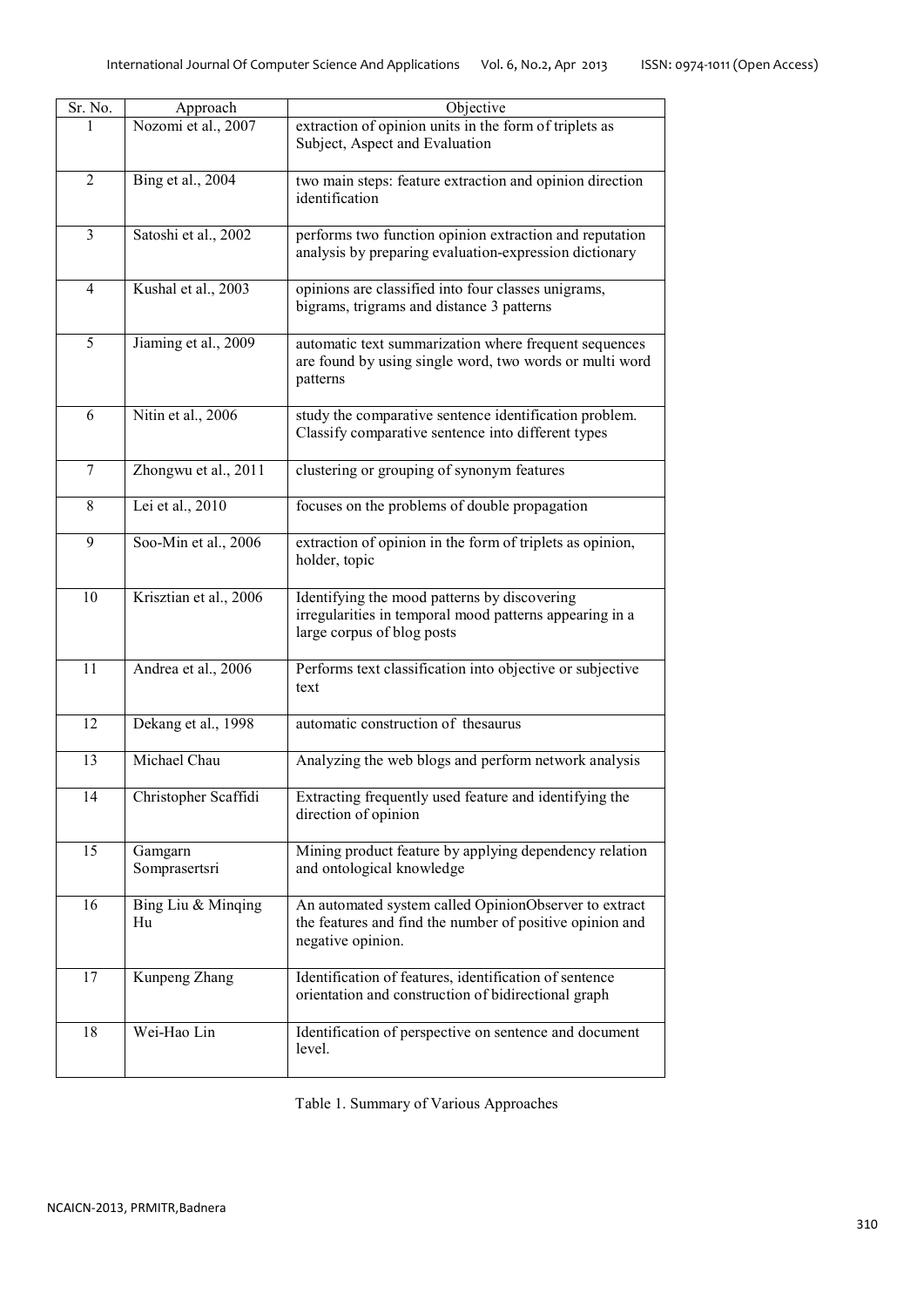## **VIII. REFERENCES**

- [1] Ana-Maria P., Oren E. *Extracting Product Features and Opinions from Reviews*. In Proceeding of HLT '05 Proceedings of the conference on Human Language Technology and Empirical Methods in Natural Language Processing Pages 339- 346.
- [2] Nozomi K., Kentaro I., Yuji M. *Extracting Aspect-Evaluation and Aspect-of Relations in Opinion Mining*. In Proceedings of the 2007 Joint Conference on Empirical Methods in Natural Language Processing and Computational Natural Language Learning (EMNLP-CoNLL).
- [3] Minqing H., Bing L. *Mining Opinion Features in Customer Reviews*. In Proceedings of AAAI'04 Proceedings of the 19th national conference on Artificial intelligence Pages 755-760.
- [4] Nikolay A., Anindya G., Panagiotis G. I. *Show me the Money! Deriving the Pricing Power of Product Features by Mining Consumer Reviews*. In Proceedings of the Thirteenth ACM SIGKDD International Conference on Knowledge Discovery and Data Mining (KDD-2007).
- [5] Satoshi M., Kenji Y., Kenji T., Toshikazu F. *Mining Product Reputations on the Web*. In the Proceedings of KDD '02 Proceedings of the eighth ACM SIGKDD international conference on Knowledge discovery and data mining. Pages 341- 349.
- [6] Kushal Dave, Steve Lawrence, David M. Pennock. *Mining the Peanut Gallery: Opinion Extraction and Semantic Classification of Product Reviews*. In the Proceedings of WWW '03 Proceedings of the 12th international conference on World Wide Web. Pages 519-528.
- [7] Jiaming Z., Han T., Ying L. *Gather customer concerns from online product reviews – A text summarization approach*. In the Proceedings of Journal on Expert Systems with Applications: An International Journal Volume 36 Issue 2, March, 2009. Pages 2107-2115.
- [8] Nitin J., Bing L. *Identifying Comparative Sentences in Text Documents*. In the Proceedings of the 29th Annual International ACM SIGIR Conference 2006.
- [9] Nitin J., Bing L. *Mining Comparative Sentences and Relations*. In the Proceedings of AAAI'06 The 21st national conference on Artificial intelligence - Volume 2 Pages 1331-1336.
- [10] Zhongwu Z., Bing L., Hua X., Peifa Jia. *Clustering Product Features for Opinion Mining*. In the Proceedings of WSDM '11 The fourth ACM international conference on Web search and data mining. Pages 347-354.
- [11] Lei Z., Bing L., Suk H. L., Eamonn O'Brien-Strain. *Extracting and Ranking Product Feature in Opinion Documents*. In the Proceedings of COLING '10 The 23rd International Conference on Computational Linguistics. Pages 1462-1470.
- [12] Dongjoo L., Ok-Ran J., Sang-goo L. *Opinion Mining of Customer Feedback Data on the Web*. In the Proceedings of ICUIMC '08 The 2nd international conference on Ubiquitous information management and communication. Pages 230-235.
- [13] Soo-Min K., Eduard H. *Extracting Opinions, Opinion Holders, and Topics Expressed in Online News Media Text*. In Proceedings of the COLING/ACL, an ACL Workshop on Sentiment and Subjectivity in Text.
- [14] Zhongwu Z., Bing L., Lei Z., Hua X., Peifa J. *Identifying Evaluative Opinions in Online Discussions*. In Proceedings of AAAI-2011, San Francisco, USA, August 7-11, 2011.
- [15] Ali H., Michel P., Gerard D., Mathieu R., François T., Pascal P. *Web Opinion Mining: How to extract opinions from blogs?*. In Proceedings of CSTST '08 the 5th international conference on Soft computing as transdisciplinary science and technology. Pages 211-217.
- [16] Krisztian B., Gilad M., Maarten de R., *Why Are They Excited? Identifying and Explaining Spikes in Blog Mood Levels*. In Proceedings of EACL '06 the Eleventh Conference of the European Chapter of the Association for Computational Linguistics: Posters & Demonstrations. Pages 207-210.
- [17] Xiaowen D., Bing L., *The utility of linguistic rules in opinion mining*. In Proceedings of SIGIR '07 the 30th annual international ACM SIGIR conference on Research and development in information retrieval. Pages 811-812
- [18] Andrea E., Fabrizio S. Determining the Semantic Orientation of Terms through *Gloss Classification*. In Proceedings the CIKM '05 14th ACM international conference on Information and knowledge management. Pages 617-624
- [19] Andrea E., Fabrizio S., *SENTIWORDNET: A Publicly Available Lexical Resource for Opinion Mining*. In Proceedings of the 5th Conference on Language Resources and Evaluation (LREC'06).
- [20] Minqing H., Bing L. *Mining and Summarizing Customer Reviews*. In Proceedings of the KDD '04 tenth ACM SIGKDD international conference on

Knowledge discovery and data mining. Pages 168- 177.

- [21] Dekang L. *Automatic Retrieval and Clustering of Similar Words*. In Proceedings COLING '98 the 17th international conference on Computational linguistics - Volume 2. Pages 768-774.
- [22] Guang Q., Bing L., Jiajun B. and Chun C. *Opinion Word Expansion and Target Extraction through Double Propagation*. In Proceedings of Computational Linguistics, March 2011, Vol. 37, No. 1: 9.27.
- [23] Ramanathan N., Bing L. and Alok C*. Sentiment Analysis of Conditional Sentences*. In Proceedings of Conference on Empirical Methods in Natural Language Processing (EMNLP-09). August 6-7, 2009. Singapore.